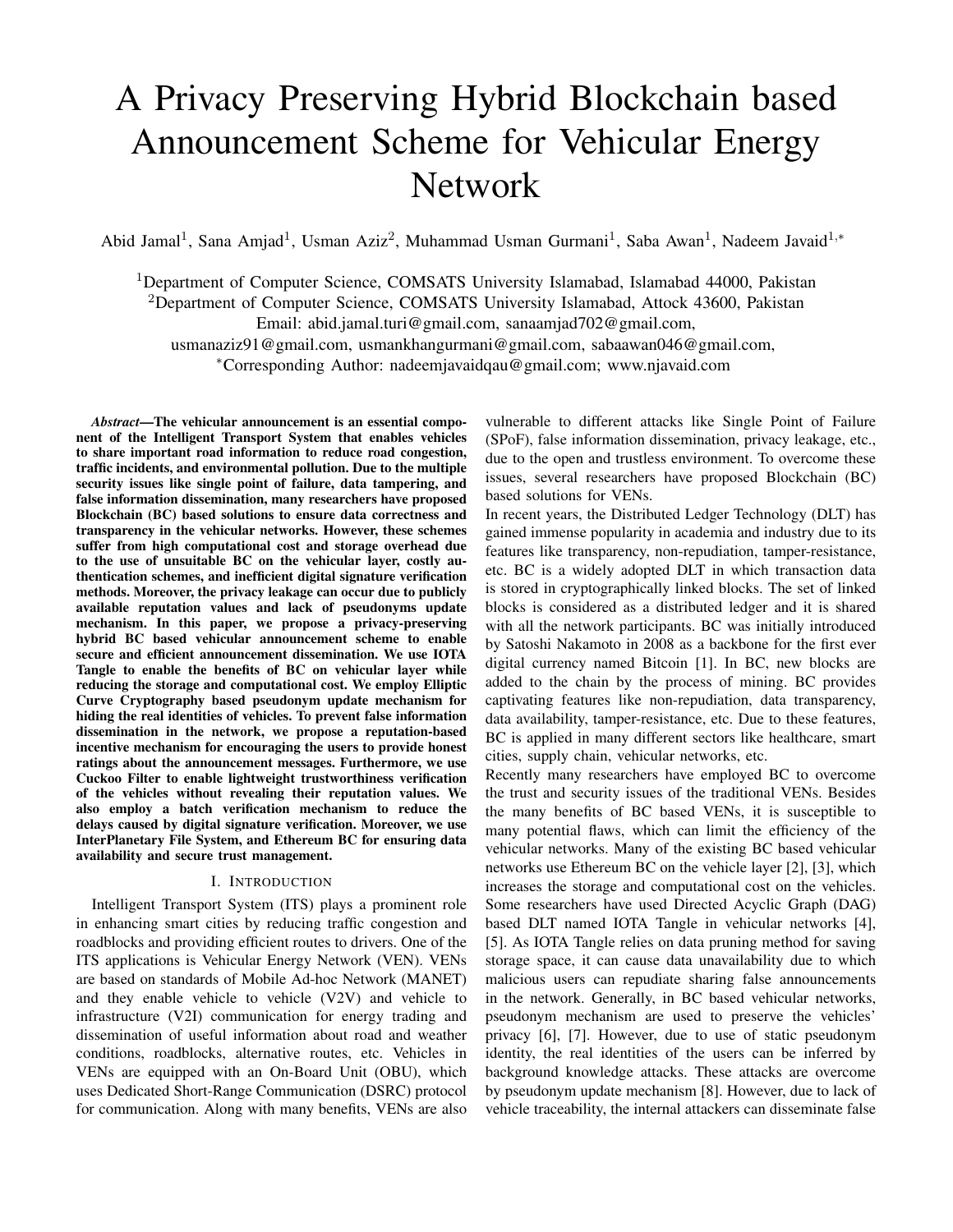information in the network. To overcome this issue, BC based reputation schemes are introduced to identify the malicious users. As the reputation scores of the vehicles are publicly stored on BC, the adversaries can exploit the predictable patterns in the reputation values to perform vehicle tracing attacks.

To address the aforementioned issues, we propose a privacypreserving vehicular announcement scheme based on hybrid BC. In our proposed scheme, we use IOTA Tangle to enable zero-value transactions, high throughput and low storage cost on vehicle layer. Moreover, to preserve the privacy of the vehicles, we use Elliptic Curve Cryptography (ECC) based dynamic pseudonyms mechanism to hide vehicles' real identities. Also, we use Cuckoo Filter (CF) for hiding the predictable patterns in the reputation values. To further enhance the efficiency of the proposed scheme, we use batch verification scheme to enable simultaneous verification of multiple vehicle rating messages. In addition, data storage and availability issues are resolved by using InterPlanetary File System (IPFS).

# II. RELATED WORK

# *A. Authentication*

The vehicular networks require a secure and efficient authentication scheme to prevent malicious users from entering the network. The authors in [9] address the privacy leakage caused by centralized Public Key Infrastructure. They propose a distributed pseudonym management system that allows the users to create their own pseudonyms. However, their proposed scheme fails to ensure conditional privacy, making malicious vehicles untraceable. In [2], authors address the issue of SPoF in conventional centralized authentication scheme in vehicular networks. They use edge computing and local BC to efficiently store the registration and trust information of vehicles to ensure data transparency. However, their proposed scheme is prone to privacy leakage due to publicly available trust values. In [6], [8], the authors propose a certificate revocation mechanisms in vehicular networks to efficiently manage the Certificate Revocation List (CRL). The CRL is used for verifying whether a certificate of a certain user is revoked. The authors in [6] enable privacy preservation in BC based certificate revocation mechanism by introducing pseudonym shuffling mechanism. Moreover, authors in [8] reduce the cost of CRL management by using an efficient data structure called Merkle Patricia Tree. However, due to the use of inefficient signature verification mechanism, both schemes add unnecessary verification delays.

### *B. Trust Management*

In [10], authors propose a BC based incentive scheme to motivate the users to share important traffic information in the network. However, their proposed scheme is vulnerable to privacy leakage due to the use of static pseudonyms. The authors in [11] propose a privacy-preserving incentive scheme to encourage user participation while preserving the privacy. They develop an anonymous vehicular announcement aggregation protocol to prevent unique identification of a vehicle in network. However, in addition to the delays due to inefficient message verification, this scheme also suffers from an overwhelming storage cost due to inefficient key management. Moreover, in [12], authors address the security and trust issues in BC based Industrial Internet of Things. They use a monetary incentive mechanism to encourage the honest contribution. However, due to the lack of a batch verification mechanism, their proposed scheme suffers from unnecessary verification delays. In [13]–[15], authors address the trust and authentication issues in Internet of Vehicles. They propose a decentralized trust management scheme based on Hyperledger Fabric to store the nodes' trust values. However, due to the open availability of trust values, this scheme is vulnerable to tracking attacks and privacy leakage. In [16], authors propose a consortium BC based data and energy trading scheme to enable decentralized trading. They use bloom filters to prevent data duplication and smart contracts to overcome trading disputes. In [17], authors propose a BC based food supply chain management scheme to enable users' trust and ensure products traceability. They use smart contracts to store the records in an immutable manner.

# *C. Privacy*

The privacy preservation is of utmost importance in a vehicular network. The lack of privacy can allow malicious users to perform vehicle tracking attacks. In this regard, authors in [7] address the false information dissemination in vehicular network due to the lack of conditional anonymity. They develop a BC based pseudonym mechanism to hide the real identity of the vehicles. However, due to the use of centralized cloud server for storage, their proposed model is vulnerable to SPoF. Moreover, authors in [18] developed a pseudonym mechanism that allows vehicle users to generate and update pseudonyms for themselves without CA's intervention. However, the selfgenerated pseudonym scheme can allow malicious vehicles to spam the network with false information.

## *D. Efficiency*

In [3], authors propose Proof of Event consensus mechanism to reduce consensus delays and ensure the validity of the events shared by the vehicles. However, their proposed scheme is susceptible to privacy leakage. In [19], authors develop a joint Proof of Stake and modified Practical Byzantine Fault Tolerance consensus algorithm for reducing the resource requirement to perform consensus. However, in their proposed scheme, privacy leakage can occur due to unrestricted access to the reputation values. In [20], authors address location privacy leakage in the smart parking applications due to publicly available location data of the users. Moreover, they address the issue of the existing centralized smart parking schemes that are vulnerable to SPoF. The authors use group signatures, bloom filters, and vector-based encryption to enable anonymous authentication and malicious users' traceability. However, their proposed scheme lacks a reputation mechanism which makes the system vulnerable to the internal attacks. Moreover, in the proposed scheme, an unsuitable BC is used on the vehicular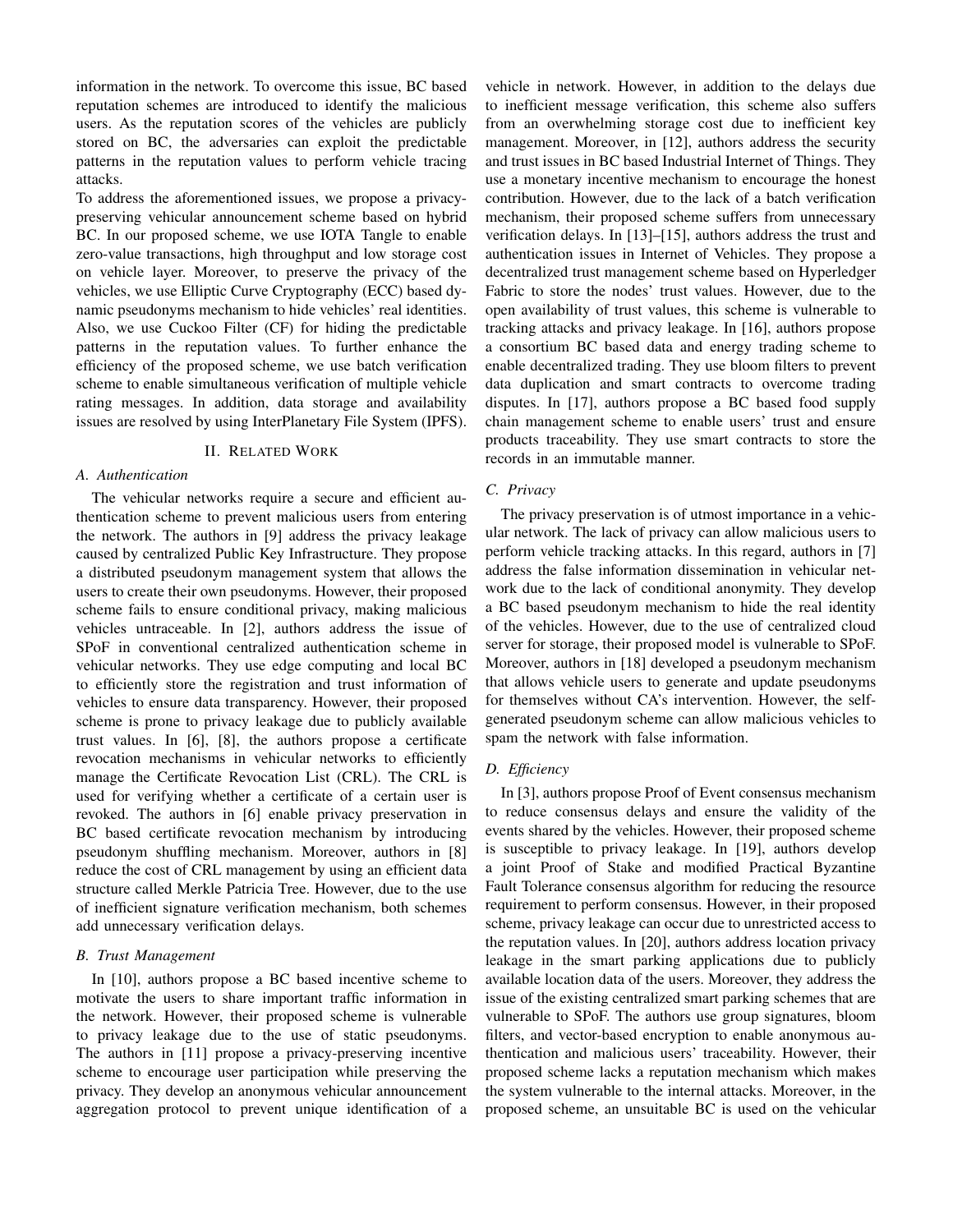layer. The conventional BC schemes are not suitable for the vehicular layer due to the resource constrained OBU of the vehicles. The authors in [10], [21], use IPFS to efficiently store the transaction data. They also use a reputation management system to store the reputation values of the vehicles. However, their proposed scheme is susceptible to privacy leakage due to openly available reputation values and static pseudonyms. In [22], [23], authors have utilized consortium BC to store and share the data efficiently. However, these schemes lack batch verification mechanism and use unsuitable BC on the vehicle layer. In [4], authors address high cost of storing BC ledger on vehicles in vehicular social networks. They use a DAG based DLT on vehicle layer to efficiently reduce the storage cost of the ledger on vehicles. However, their proposed scheme does not preserve the privacy of the vehicles which can lead to reduced user trust.

## III. PROBLEM STATEMENT

In [24], [25], BC based announcement schemes are proposed to enable secure and trustworthy announcement dissemination in VANETs. However, due to the use of unsuitable BC on the vehicle layer, these schemes incur excessive storage and computational cost on resource constrained vehicles. In [4], [5], a lightweight DAG based DLT is proposed for vehicular networks to overcome the excessive storage cost of conventional BC. In [4], DAG-chain is used, whereas in [5], IOTA is used for efficient and distributed storage of the transaction records on vehicles. However, due to the use of static pseudonyms in [4], the adversaries can identify a vehicle by performing background knowledge attacks. Moreover, due to lack of incentive mechanism in [5], the vehicles are not encouraged to give honest ratings about their peers. In [26], ABE-based authentication scheme is proposed to authenticate the vehicles while preserving their privacy. However, due to the high computational cost of ABE and use of inefficient message verification method, this scheme introduces excessive delays, which can reduce the overall efficiency of the network. In [12], [25], BC based reputation mechanisms are proposed to prevent false information dissemination in vehicular networks. In these schemes, the vehicles verify the trustworthiness of messages by accessing the reputation scores of other vehicles available on the BC ledger. However, due to the public availability of the vehicles' reputation scores on BC, the adversaries can trace a vehicle by utilizing the predictable patterns in the reputation values.

### IV. SYSTEM MODEL

A hybrid blockchain based announcement framework is proposed to improve efficiency, preserve privacy, and enable secure communication in VENs. The proposed model consists of three layers as depicted in Figure 1. The first layer is IOTA Tangle layer, wherein the vehicles communicate with each other and with Roadside Units (RSUs) via IOTA Tangle, which is a DAG based DLT. The second layer is the BC layer, which consists of RSUs and Certificate Authority (CA). RSUs are connected to each other via wired connection and

they manage the overall network activities. The third layer is the storage layer which consists of IPFS. RSUs offload the excessive historical data to IPFS to reduce the storage cost and ensure the data availability. The proposed model in Figure 1 contains a mapping table of the identified limitations and their proposed solutions. The limitations addressed in this proposed model range from L1 to L6 and the solutions proposed range from S1 to S7. The L1 refers to the computationally complex authentication scheme. It is mapped with the solution S1 using Elliptic Curve Digital Signature Algorithm (ECDSA) based digital certification scheme. The L2 refers to the privacy leakage due to predictable patterns in publicly available reputation information of the vehicles. This limitation is mapped with S2 using CF for storing the reputation values. The L3 shows the use of sequential message verification method, which can cause delays in the message verification process. The proposed solution S3 overcomes this issue using batch verification method. L4 indicates the various shortcomings of the conventional blockchain schemes which makes them unsuitable for the vehicular layer of the VEN. These shortcomings include low transaction throughput, lack of microtransactions and high storage cost on vehicles. S4 and S7 overcome these issues by using IOTA Tangle and IPFS. The L5 refers to the lack of incentive mechanism, which can impede the vehicle cooperation in the network. This limitation is mapped with the solution S5 using of reputation based incentive scheme. The L6 refers to the privacy leakage due to the use of static pseudonym. This limitation is mapped with S6, which relates to updating the pseudonym on regular basis to minimize the risk of privacy leakage.

# *A. Entities*

The following is a brief description of our proposed model's entities.

*1) Certification Authority:* In VEN, the CA is an essential entity which allows only the authorized users to join the network. The CA is assumed to be fully trusted and secure against any kind of attacks. In the proposed model, RSUs and vehicular nodes provide their true identity information to CA for registration. The CA generates pseudonym certificates for the vehicles. The CA keeps an encrypted copy of a mapping between true identity and the pseudonym of the vehicle to enable conditional anonymity. So that in case of disputes, the digital certificates of the malicious vehicles can be revoked and their true identity can be revealed to prevent them from rejoining the network.

*2) Vehicles:* In VENs, each vehicle is equipped with an OBU which enables V2V and V2I communication via DSRC protocol. The OBU of the vehicles is considered as a tamperproof device and is used for storing the private keys of the vehicles. The V2V communication includes announcements related to traffic conditions, road incidents, and advertisements etc. To reduce false information dissemination in the network, the vehicles provide ratings about the received announcements. In return, the vehicles receive incentives for giving the honest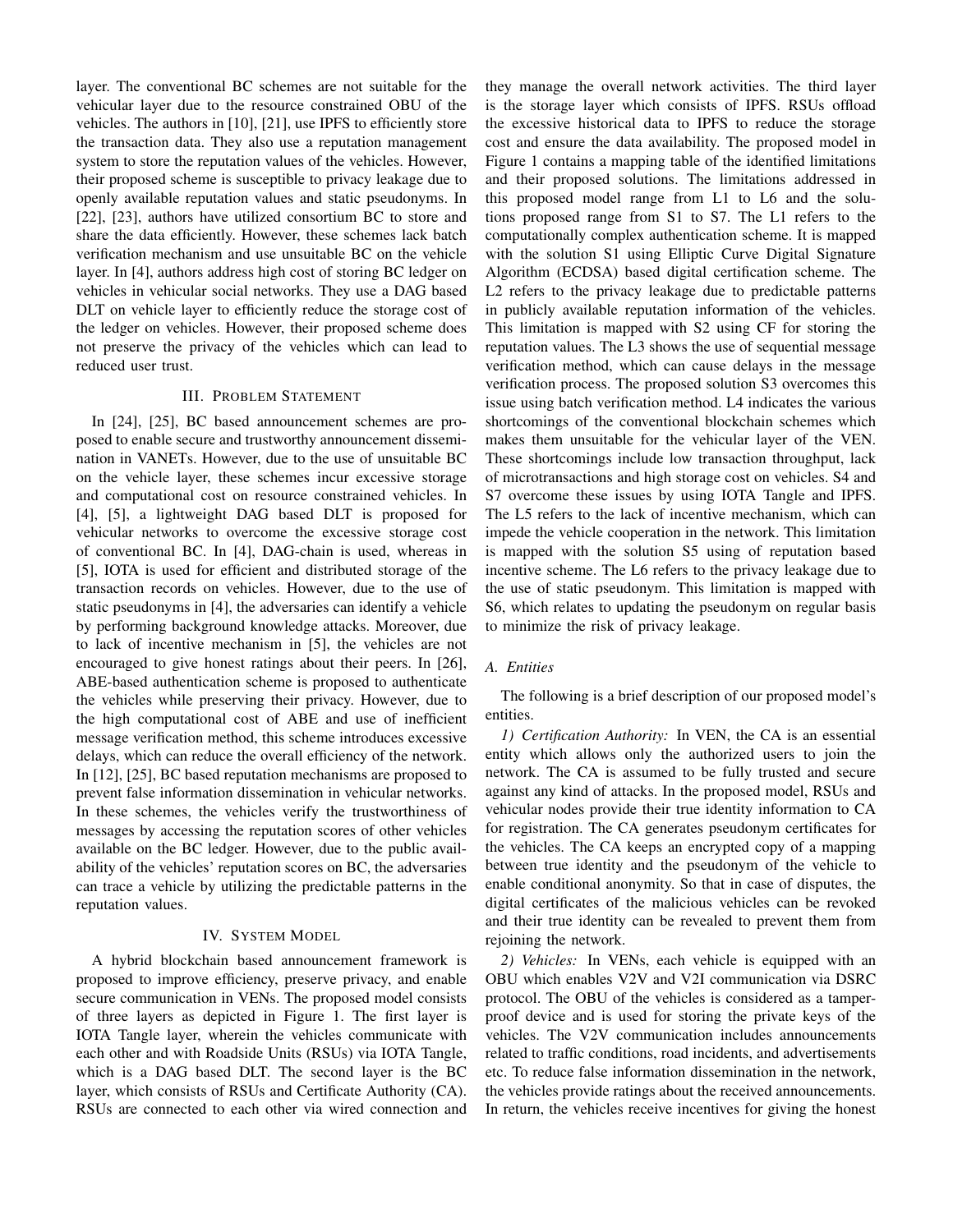

Fig. 1. Proposed System Model

ratings and punishment for the dishonest ratings and false announcements.

*3) Roadside Units:* In VENs, RSUs manage the overall network by providing different services to the vehicles. RSUs are connected to each other via wired connection and they have high computational capabilities. In our proposed model, RSUs are the part of both, the IOTA Tangle layer and the BC layer. On IOTA Tangle layer, the RSUs act as full nodes and store the vehicles' announcement record shared on Tangle to ensure data availability. In BC layer, the RSUs act as authorized node and are responsible for:

- vehicle reputation calculation based on Tangle record and user feedback,
- adding pseudo-IDs of malicious users to a CF,
- performing consensus,
- batch verification of message signatures, and
- uploading the historical data to IPFS.

*4) IOTA Tangle:* The conventional blockchain schemes are not suitable for vehicular networks due to multitude of reasons including, low transaction throughput, high storage requirement, lack of microtransaction etc. To overcome these limitations, IOTA Tangle is used in the proposed scheme. IOTA tangle is a DAG based distributed ledger technology, which supports microtransactions, provides high transaction throughput and reduces storage overhead. In the proposed model, IOTA is used for storing the announcement sharing records in a distributed ledger. In addition, it enables nonrepudiation so that vehicles cannot deny sending any announcement message. Hence, the vehicles only disseminate accurate announcements in the network.

*5) Blockchain:* In the proposed scheme, Ethereum BC is applied on RSUs. The use of BC ensures data integrity, transparency and immutability. The complete Tangle record is backed up on IPFS and its hash is stored on BC to avoid data loss, which may occur due to data pruning on IOTA layer. Also, the CF generated by RSUs are stored on the BC for trust verification. The data in BC is accessed via smart contracts.

*6) Cuckoo Filter:* The CF is a new data structure proposed in [27] that replaces Bloom Filter as a method for testing whether an element belongs to a set or not. It uses Cuckoo Hashing and is designed to store items efficiently while targeting low false positive rate and requiring significantly lesser storage space than Bloom Filter.

*7) InterPlanetary File System:* IPFS is a distributed data storage system. In IPFS, a distinct hash value is generated for each file which is then used for file retrieval. In the proposed model, the historical Tangle data is uploaded to IPFS to enable system's scalability and efficiency. Whereas, only the hashes of the uploaded files are stored in the BC, which significantly reduces the storage cost.

## V. CONCLUSION

In this paper, a hybrid Blockchain based vehicular announcement scheme is proposed for VENs. IOTA Tangle is employed to reduce the resource utilization on vehicle layer. The IPFS is used for ensuring the data availability while